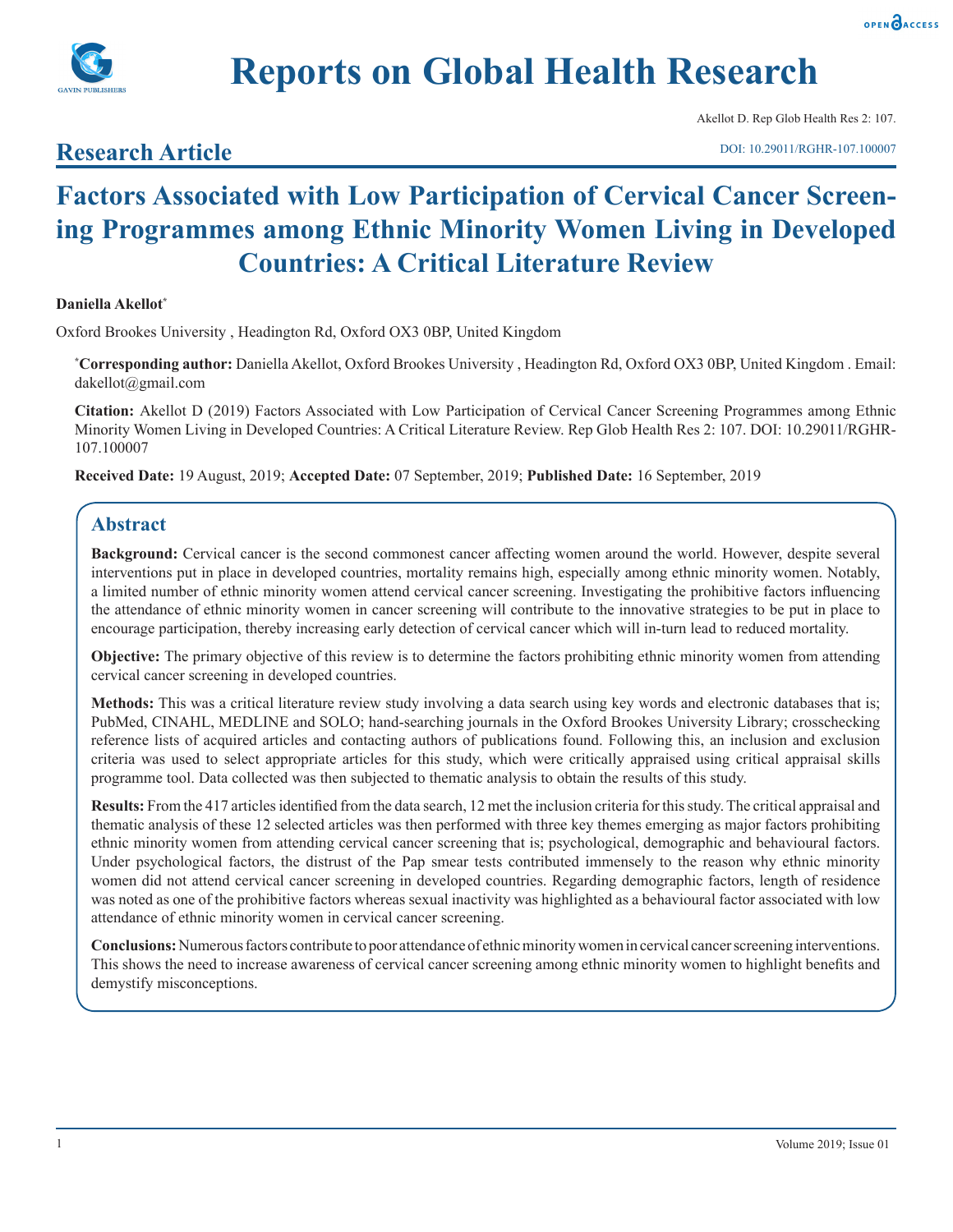**Keywords:** Cervical Cancer; Developed Countries; Ethnic Minority; Screening; Women

## **Introduction**

Cervical cancer is the second life threatening cancer affecting women worldwide accounting for 8.2% of cancer deaths in the year 2008 [1]. The CDC [2] supports these statistics stating that there is likelihood that every woman can contract this disease. According to World Health Organization (WHO), cervical cancer is reported to have been responsible for the deaths of 275,000 women around the world in 2008 [3]. Waggoner [4] points out that cervical cancer is responsible for most cancer related deaths in developing countries. 80% of new cancer cases emerging in developing countries have been associated with cervical cancer [4,5].

Nevertheless, in developed countries, cervical cancer mortality rates have greatly decreased. For instance, in the United States of America (USA), case fatalities resulting from cervical cancer have been reduced by over 75% annually. This success has been attributed to the effective implementation of screening interventions amongst the American population [5]. Likewise, in Canada, screening has contributed to the reduction of death rates among cervical cancer victims [6]. Screening enables early detection of cervical cancer [7] in women thereby allowing medical interventions to be applied to prevent morbidity and mortality associated with the disease [8]. Despite these achievements, studies show that there are still high mortality rates of cervical cancer among women in ethnic minority communities in some developed countries attributable to low participation in screening programmes [8]. Among immigrant women living in urban areas located in Ontario, Canada, a 53.1% cervical cancer screening rate was discovered, which was lower than expected [9].

Notwithstanding the reduction in the occurrence and death rate of cervical cancer in high income countries, there are various chronic discrepancies that remain [10]. High risk categories of the population in USA have been identified for example nonnatives from countries that lack national cervical cancer screening programmes and women who have difficulty in accessing health care [11]. Paskett, et al. [12] reports that a considerable proportion of the cervical cancer problem are women belong to minority groups in developed countries. He further notes that minority women are underserved in the cervical cancer screening programs set up by developed countries [12].

Furthermore, it has been noted that women from ethnic minority groups have not attended screening before or if they have, they have not attended regular screening at the recommended intervals [13]. Fang, et al. [14] suggests that these discrepancies are probably due to variations in screening proportions across the board of ethnic groups found in developed countries. For example, in USA, older African American women and Hispanics are

more prone to catching cervical cancer than any other race [10]. According to Miller and Roussi in Lederberg [10], Hispanics were twice more likely to be diagnosed with cervical cancer between 2000 and 2004 whereas African American women were one and half times of catching the disease [10]. In a study, the researcher found out that only 22% of African American women and 51% of Hispanic women who were eligible for screening had not attended the national screening program within the previous year [13].

Several factors inhibit women belonging to ethnic minority groups from attending cervical cancer screening in developed countries despite these services being made available. The nonattendance of ethnic minority women in cancer screening programs can be attributed to a larger number of barriers that these women particularly face as compared to native white women [12]. Firstly, awareness of HPV ethnic minority women is comparatively minimal [15]. These groups of women are ill informed about their susceptibility and the risk factors of cervical cancer. They henceforth develop misconceptions about the disease and thereby do not find a need to attend cervical cancer screening programs even after receiving invitations from the health care department of the developed country where they reside. Other barriers suspected to hinder ethnic minority women from attending cervical cancer screening are; prolonged waiting hours; absence of childcare; poverty; unaffordability of cervical cancer screening tests and treatment; absence of transportation; and misjudgements in cervical cancer susceptibility [10].

There is no available literature that confirms that the above factors contribute to the poor attendance of ethnic minority of women in cervical cancer screening programs set up by several governments in developed countries. The purpose of this study therefore is to discover the factors inhibiting ethnic minority women from accessing cervical cancer screening services in developed countries.

#### **Materials and Methods**

An electronic search of online databases using key words and Boolean operators was conducted to find published literature about the research topic. Databases used during this literature search included; MEDLINE, PubMed, CINAHL, and SOHO (Search Oxford Libraries Online). Several keywords were used to carry out the electronic search including; cervical or cervix; cancer or carcinoma; screening; participation or uptake or utilization; women or females; ethnic minorities or racial group; developed or first world or advanced or western or industrialized or more developed or economically stable; and countries or nation.

A hand search through journals found in the Oxford Brookes University Library was then carried out to find additional articles concerning the topic. Moreover, a further search of references included in journal papers found in the initial search was conducted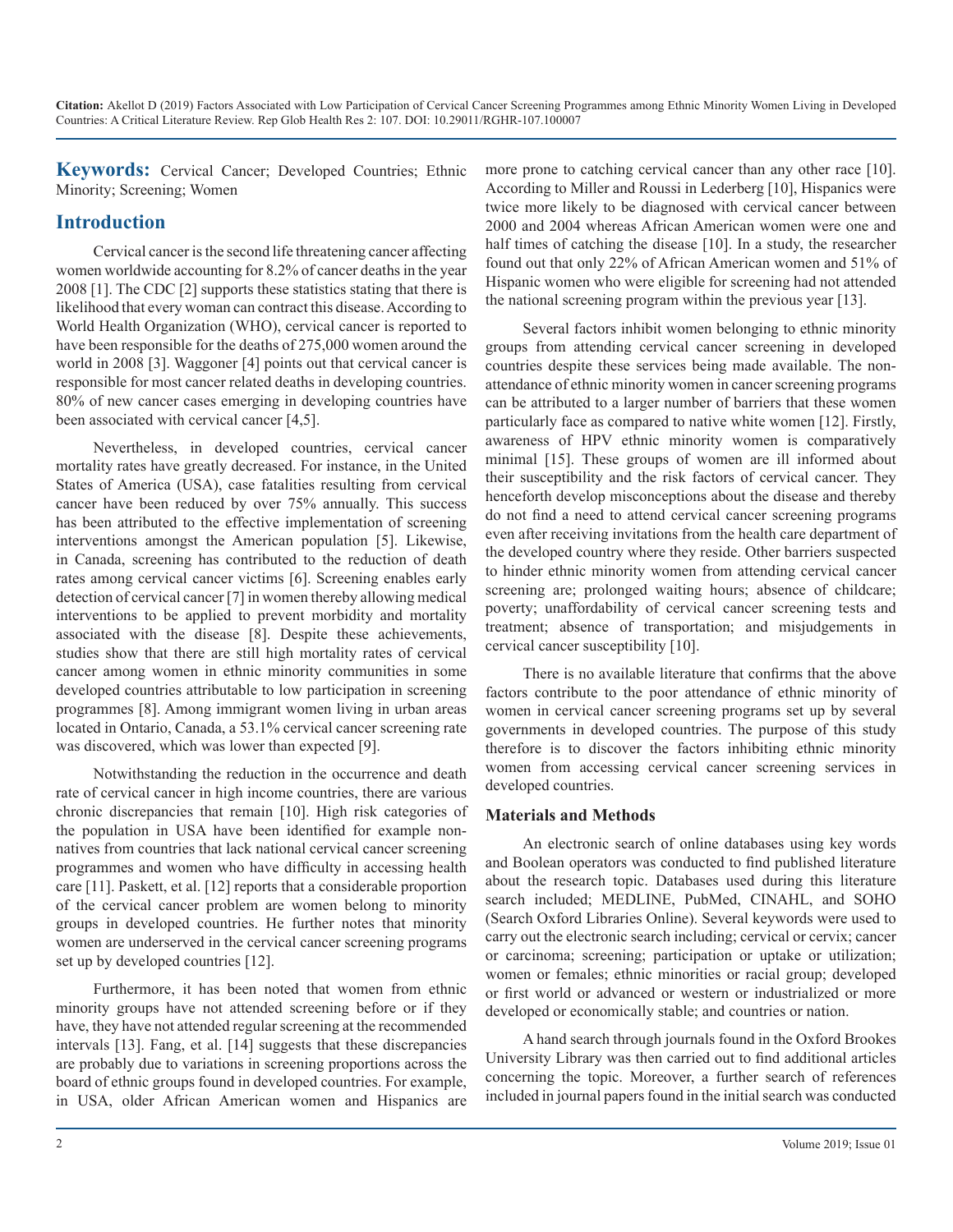to locate more articles regarding the topic. Lastly, authors of articles found were contacted via email to request for any information of both unpublished and published papers about the topic.

The following selection criteria were applied to choose appropriate articles for this study;

#### **Inclusion criteria**

- 1. Primary studies about women
- 2. Primary studies about women belonging to ethnic minority groups
- 3. Primary studies about women living in developed countries
- 4. Primary studies about cervical cancer screening
- 5. Primary studies published in English
- 6. Primary studies published from 2000-2012

#### **Exclusion criteria**

- 1. Studies about cervical breast and colorectal cancer
- 2. Studies about Human Papillomavirus (HPV)
- 3. Studies about cervical cancer screening in developed countries
- 4. Studies about HPV vaccination
- 5. Studies in other languages
- 6. Studies that are not published

Articles that met the above inclusion and exclusion criteria were selected for this study. All selected articles were then critically appraised using a CASP (Critical Appraisal Skills Programme) tool to determine their quality and significance of each paper to this study. Thereafter, selected articles were analysed using thematic analysis.

#### **Results**

Overall, a total of 417 research articles about the topic were found after conducting the literature search (Figure. 1). Of these, 387 articles were found electronically from searching databases, 1 article from contacting authors, 25 from reviewing reference lists whereas 4 were obtained from conducting the hand search. [Following initial assessment of the abstracts of the research articles](https://www.ncbi.nlm.nih.gov/pubmed/18603247)  that were identified, 21 articles were selected for review. Using the pre-set inclusion and exclusion criteria, the selected articles were further scrutinized. Twelve of these articles met the inclusion criteria.



Figure 1: Flow chart showing studies found during literature search.

12 articles met the inclusion criteria for this study. Selected articles for this study included.

- Ackerson K and Gretebeck K  $(2007)$  Factors influencing [cancer screening practices of underserved women. J Am Acad](https://www.ncbi.nlm.nih.gov/pubmed/17970859)  [Nurse Pract 19: 591-601.](https://www.ncbi.nlm.nih.gov/pubmed/17970859)
- [Amankwah E, Ngwakongnwi E, Quan H \(2009\) Why many](https://www.ncbi.nlm.nih.gov/pubmed/19280443) [visible minority women in Canada do not participate in](https://www.ncbi.nlm.nih.gov/pubmed/19280443) [cervical cancer screening. Ethnicity & Health 14: 337-349.](https://www.ncbi.nlm.nih.gov/pubmed/19280443)
- [Do HH, Taylor VM, Jackson JC, Tu SP \(2001\) Cervical cancer](https://www.ncbi.nlm.nih.gov/pubmed/16228798) [screening among Chinese immigrants in Seattle, Washington.](https://www.ncbi.nlm.nih.gov/pubmed/16228798) [J Immigr. Health 3: 15-21.](https://www.ncbi.nlm.nih.gov/pubmed/16228798)
- Drewry J, Garcés-Palacio IC, Scarinci I (2010) Awareness [and Knowledge about Human Papillomavirus among Latina](https://www.ncbi.nlm.nih.gov/pmc/articles/PMC3097024/)  [immigrants. Ethnicity & Disease 20: 327-333.](https://www.ncbi.nlm.nih.gov/pmc/articles/PMC3097024/)
- [Gao W, DeSouza R, Paterson J, Lu T \(2008\) Factors affecting](https://www.ncbi.nlm.nih.gov/pubmed/18603247) uptake of cervical cancer screening among Chinese women [in New Zealand. International Journal of Gynecology and](https://www.ncbi.nlm.nih.gov/pubmed/18603247) [Obstetrics 103: 76-82.](https://www.ncbi.nlm.nih.gov/pubmed/18603247)
- [Gao W, Paterson J, DeSouza R, Lu T \(2008\) Demographic](https://www.ncbi.nlm.nih.gov/pubmed/18677326) [predictors of cervical cancer screening in Chinese women](https://www.ncbi.nlm.nih.gov/pubmed/18677326) [living in New Zealand. NZMJ 21: 8-17.](https://www.ncbi.nlm.nih.gov/pubmed/18677326)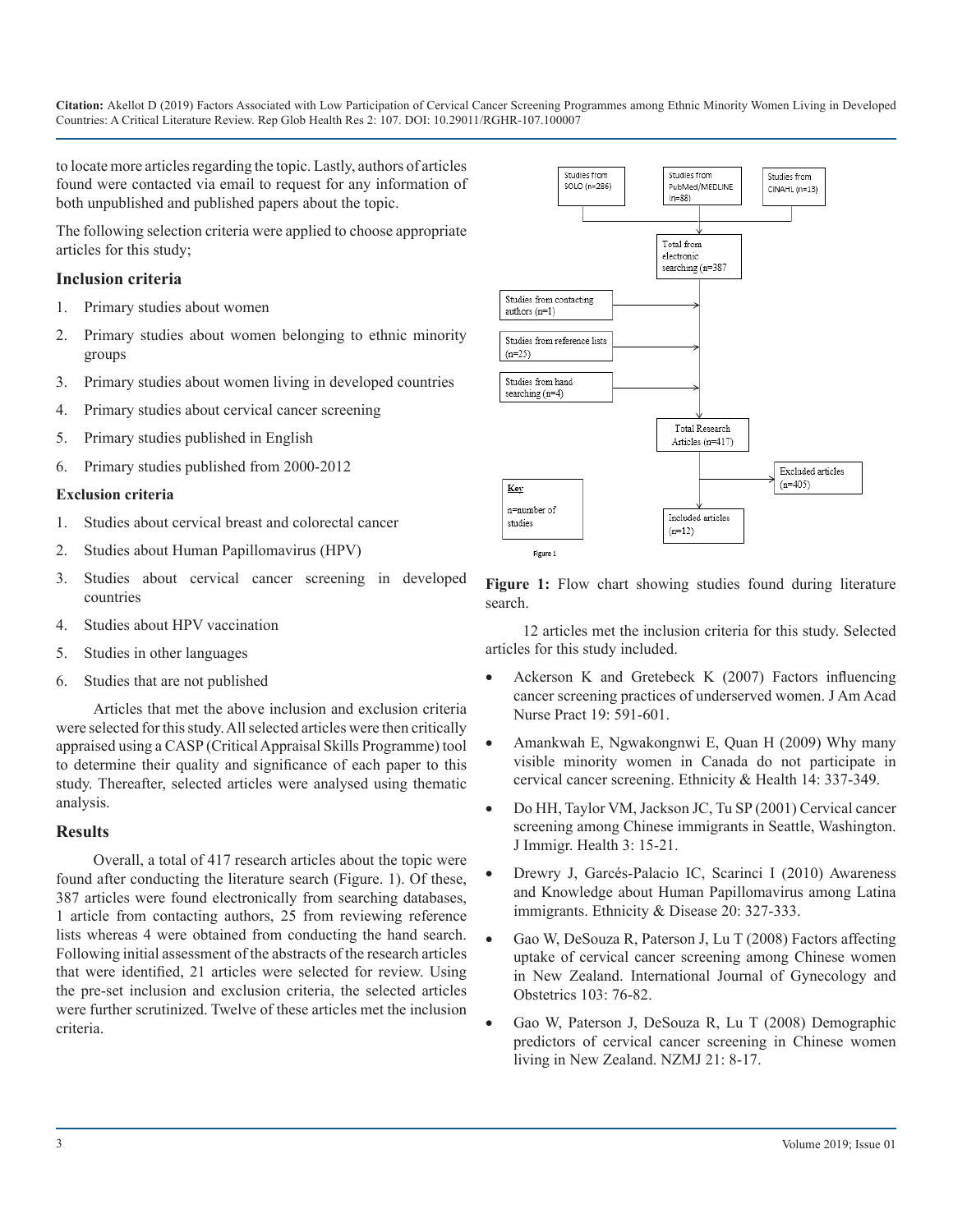- Green EH, Freund KM, Posner MA, David MM (2005) Pap smear rates among Haitian immigrant women in Eastern [Massachusetts. Public Health Reports 120: 133-139.](https://www.ncbi.nlm.nih.gov/pmc/articles/PMC1497699/)
- [Hislop TG, Teh C, Lai A, Labo T, Taylor VM \(2000\) Cervical](https://www.bcmj.org/articles/cervical-cancer-screening-bc-chinese-women) cancer screening in BC Chinese women. BCMJ 42: 456-460.
- [Sarna L, Tae YS, Kim YH, Brecht ML, Maxwell AE \(2001\)](https://onlinelibrary.wiley.com/doi/abs/10.1046/j.1523-5394.2001.009003134.x) Cancer screening among Korean Americans. Cancer Practice [9: 134-140.](https://onlinelibrary.wiley.com/doi/abs/10.1046/j.1523-5394.2001.009003134.x)
- Taylor VM, Jackson CJ, Tu SP, Yasui Y, Schwartz S M, et al. (2002) Cervical cancer screening among Chinese Americans. [Cancer Detect Prev. 26: 139-145.](https://www.ncbi.nlm.nih.gov/pubmed/12102148)
- Waller J, Bartoszek M, Marlow L, Wardle J (2009) Barriers to Cervical cancer screening attendance in England: A [population-based survey. J Med Screen 16: 199-204.](https://www.ncbi.nlm.nih.gov/pubmed/20054095)
- [Xiong H, Murphy M, Mathews M, Gozaq V, Wang PP \(2010\)](https://www.ncbi.nlm.nih.gov/pubmed/19814593) Cervical cancer screening among Asian Canadian immigrant [and non-immigrant women. Am J Health Behav 34:131-143.](https://www.ncbi.nlm.nih.gov/pubmed/19814593)

Results of the CASP tool analysis showed that the research design employed in a majority of the included qualitative studies was a survey [16-26]. Six of the studies had applied community based surveys [18-21,24-25] whereas one study employed a population based survey [23]. In addition, two studies used the data derived from the National and Community Health Surveys of the countries of interest in the studies [16,26] whereas one study conducted a descriptive survey [22]. Nevertheless, one study did not mention the type of survey that had been used to obtain the results [17].

Different means of sampling were used to recruit participants in the included studies. Randomized sampling techniques were used in two studies [17,21] whereas one study used convenience sampling [22]. Another study used Stratified random probability sampling [23] while two other studies used probability estimates to determine the sample size [18,20]. One study [16] had stated that it had employed multistage and complex sampling to recruit participants whereas the rest of the studies did not clearly define the sampling techniques that had been used [19, 24-26].

Two studies [18,25] described the framework used to develop the questionnaire used for the survey. Gao, et al. [18] and Taylor, et al. [25] employed the PRECEDE model to draw up the categories of factors that the results can be grouped into that is; enabling, predisposing and reinforcing factors. Sarna, et al. [22] reported having used a 58-item instrument which had been formulated by Korean investigators to develop the survey questionnaire used in this study. The remainder of the studies did not mention the use of a framework to derive the survey questionnaire [16-17,19-20,23- 24,26].

Several methods were used to obtain the required data within [the included studies. Six studies used interviewer administered](https://www.ncbi.nlm.nih.gov/pmc/articles/PMC1497699/)  questionnaires [17,20-21,23-25]. However, only one study [23] described the interview administered questionnaire as being a face to face interview. Sarna, et al. [22] and Gao, et al. [19] employed [self-administered interviews whereas Gao, et al. \[18\] applied focus](https://www.bcmj.org/articles/cervical-cancer-screening-bc-chinese-women)  group interview.

[Most of the included studies sought ethical approval from](https://onlinelibrary.wiley.com/doi/abs/10.1046/j.1523-5394.2001.009003134.x)  various Ethical committees [18-20,22,24-25]. However, only one study mentioned having obtained consent from the participants [whereas another stated that anonymous questionnaires were used](https://www.ncbi.nlm.nih.gov/pubmed/12102148)  during data collection. In the remaining four studies, the ethical considerations taken into account were not defined [16,21,23,26].

[Three studies incorporated all the stated types of statistical](https://www.ncbi.nlm.nih.gov/pubmed/20054095)  analyses [17-19] whereas two studies employed descriptive and Bivariate comparison analyses. Additionally, four studies [17,20- 21,25] applied bivariate comparison and logistic regression model [analyses to the obtained data whereas three studies solely used](https://www.ncbi.nlm.nih.gov/pubmed/19814593)  logistic regression model analyses [16,23,26].

Three key themes emerged from carrying out thematic analysis on the selected articles. These themes included; psychological, demographic and behavioral factors (Figure 2).



**Figure 2:** Factors associated with low uptake of cervical cancer screening among ethnic minority women in developed countries. Demographic, psychological and behavioural factors were found to prohibit ethnic minority women from attending cervical cancer screening after thematic analysis of selected studies.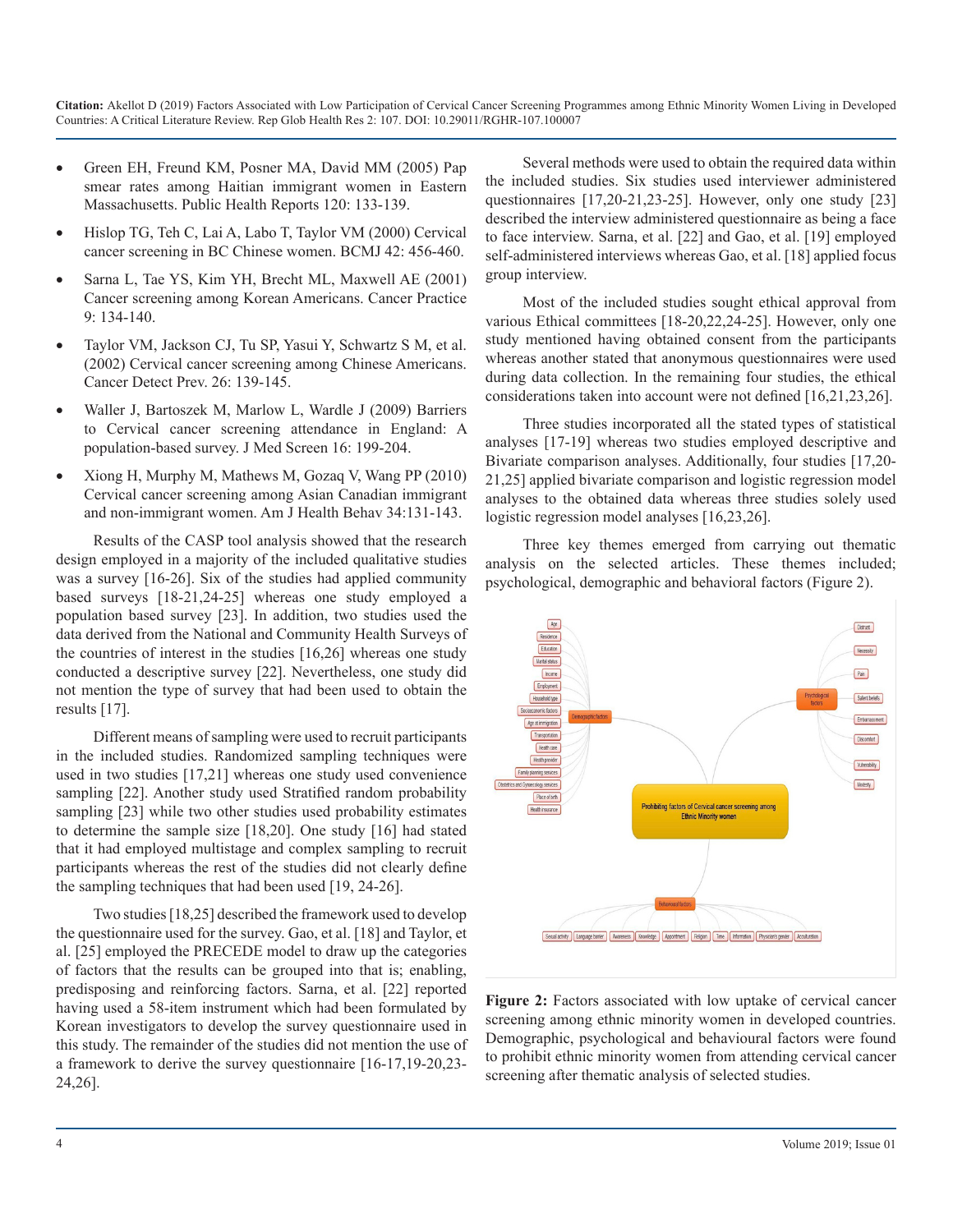Under psychological factors, two studies [18,23] discovered that the fear of pain prohibited ethnic minority women from attending screening. The study conducted by Waller, et al. [23] found out that a majority of non-white women did not attend cervical cancer screening because they thought that the procedure would be painful. Similarly, Gao, et al. [18] revealed that equally, Chinese women living in Auckland, New Zealand attributed their non-attendance of Pap smear tests to the fear of pain.

Waller, et al. [23] discovered that distrust of the Pap smear tests (P=0.007) further hindered non-white women from participating in cervical cancer screening tests in their population based study. This was the only study that associated distrust of Pap smear tests with non-attendance of Cervical cancer screening among ethnic minority women.

Four studies [16,18-19,26] ascertained the belief that Pap smear tests were not necessary as one of the hindrances of participation of Cervical cancer screening programmes among ethnic minority women despite having received invitations to attend screening. Xiong, et al. [26] reported that the lack of necessity was a significant barrier in Cervical cancer screening attendance among Asian immigrants living in Canada. Correspondingly, Amankwah, et al. [16] noted the same observation as a reason given by visible ethnic minority women for not participating in Cervical cancer screening programs in Canada. In addition, Gao, et al. [18] highlighted that Chinese women living in New Zealand thought that undertaking a Pap smear test was unnecessary. Gao, et al. [19] elaborated this factor further by stating that Chinese immigrant women in Auckland, New Zealand believed that Pap smear tests were solely necessary for asymptomatic and postmenopausal women.

Waller, et al. [23] recognized non-white women were worried about the outcome of the Cervical screening tests. It is for this reason that a majority of these ethnic minority women did not take part in the Cervical cancer screening programs. Most of them held the notion that it was better not to know the result of the test hence their non-attendance.

Ackerson and Gretebeck [27] discovered that Hispanic women in the US did not perceive themselves as vulnerable to cervical cancer. However, among those who believed that there was a possibility of being diagnosed with cervical cancer, the belief that there was nothing anyone could do to cure or prevent the disease was common. It was found that Hispanic women were unlikely to participate in cervical cancer screening if they did not perceive themselves as not being vulnerable to the disease [27].

Waller, et al. [23] and Taylor, et al. [25] identified the feeling of embarrassment as a hindrance factor of participation among ethnic minority women in their studies. Waller, et al. [23] highlighted that non-white women endorsed embarrassment as a factor that

prohibited them from attending cervical cancer screening. In the study conducted by Taylor, et al. [25], Chinese American women living in Seattle, Washington, who were concerned about the possible embarrassment, were less likely to report having recently attended a Pap smear test.

Gao, et al. [18] and Sarna, et al. [22] linked discomfort to non-attendance of cervical cancer screening programs among ethnic minority women. Gao, et al. [18] noted Chinese immigrants in Auckland, New Zealand had concerns about possible discomfort of undertaking a Pap smear test whereas Korean Americans in the study conducted by Sarna, et al. [22] expressed discomfort in discussing sexual related information. Both the perspectives of discomfort were prohibiting factors in the participation of cervical cancer screening among the ethnic minority group of interest.

Ackerson and Gretebeck [27] identified salient beliefs as deterrents of cervical cancer screening among Hispanics and African American women living in USA. Among Hispanics, the belief that a positive diagnosis of cervical cancer is a consequence of bad luck hindered them from participating in cervical cancer screening [27]. Other hindering beliefs included; that the lack of knowledge about the existence of cervical cancer in one's body was better than finding out a positive diagnosis of a disease; and the thought that screening was not necessary unless symptoms developed [27].

Sarna, et al. [22] identified issues pertaining to modesty as one of the factors that hindered Korean Americans from taking part in Cervical cancer screening programmes in Los Angeles, California, USA. Modesty issues among Korean Americans led to delays in the early detection of Cervical cancer screening [22].

Concerning demographic factors, in the study conducted by Xiong, et al. [22], the length of residence was found to significantly influence the attendance of Asian immigrants living in Canada. If an Asian feminine immigrant was found to have had a short residence period in Canada, there were less likely chances of reported Cervical cancer screening attendance. Furthermore, three studies [20,21,24] reported a considerable association between age and non-attendance of Cervical cancer screening. Green, et al. [20] and Do, et al. [24] showed significant variations in Pap smear rates within different age groups. Hislop, et al. [21] pinpointed low attendance of cervical cancer screening among elderly Chinese women in British Columbia.

Green, et al. [20], Do, et al. [24], and Hislop, et al. [21] discovered that the level of education attained by ethnic minority women was significantly linked to non-participation of Cervical cancer screening programs. Green et al. [20] observed that found out that Haitian immigrants were most likely not to have graduated from high school therefore a low participation rate in Cervical cancer screening programs. In the study carried out by Do, et al.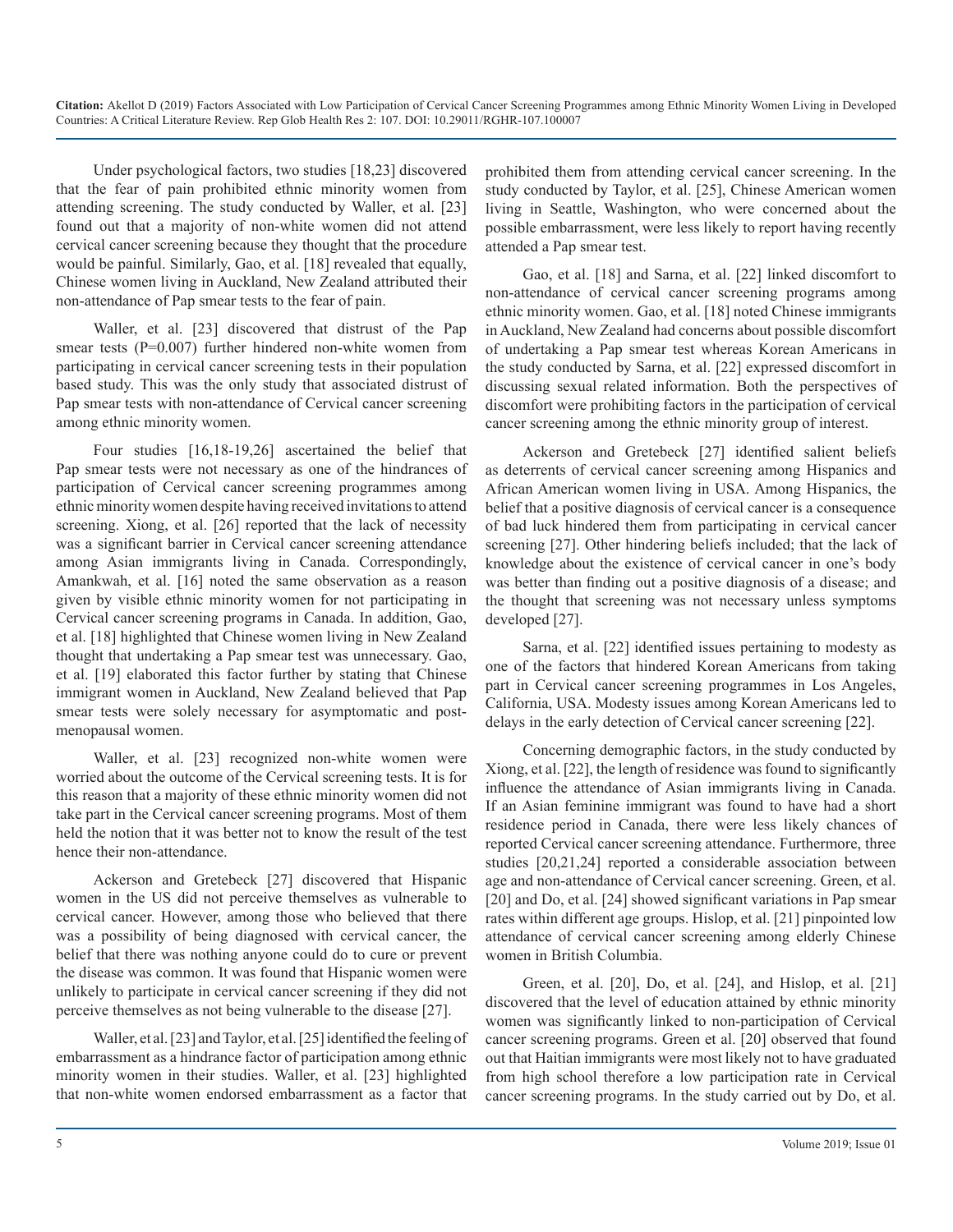[24], educational level was linked to the use of Pap smear tests among Chinese immigrants in Seattle, Washington, USA. Hislop, et al. [21] noted that Chinese immigrants with the least education had never undergone Pap smear testing in British Columbia.

Three studies [20,21,24] identified household income as a barrier to cervical cancer screening among ethnic minority women. Green, et al. [20] noted differences in Pap smear rates across annual household income groups of Haitian immigrants living in Eastern Massachusetts. Do, et al. [24] showed significant associations between Pap smear testing and income of Chinese immigrants in residing in Seattle, Washington, USA. In the study conducted by Hislop, et al. [21], Chinese immigrants with the least household income reportedly had the lowest rates of Pap smear testing.

Marital status was demonstrated to be significantly linked to cervical cancer screening among ethnic minority women in developed countries [20,21,24,25]. Green, et al. [20] observed that unmarried Haitian immigrants did not take part in cervical cancer screening programs. In the study undertaken by Do, et al. [24] , it was found that unmarried Chinese immigrant women were less likely to use Pap smear testing for cervical cancer. This finding has been attributed to the assumption that since single Chinese women are sexually inactive, they are not exposed to having gynaecological issues. This prevents Chinese immigrants from participating in cervical cancer screening. Hislop, et al. [21] justifies this finding adding that low participation rates of cervical cancer screening was observed in unmarried Chinese women in British Columbia.

Furthermore, Do, et al. (2001) in their study linked employment status with Pap smear use for the detection of cervical cancer among Chinese immigrants living in Seattle, Washington, USA. This is due to the fact that an individual's employment determines one's household income. In addition, the type of household was found to be associated with the participation of cervical cancer screening by ethnic minority women [21]. Hislop, et al. [21] revealed that housing type was significantly linked to Cervical cancer participation among Chinese immigrants in Seattle, Washington, USA.

Non-attendance of Cervical cancer screening was significantly related to socioeconomic factors in a study conducted by Ackerson and Gretebeck [27]. Ackerson and Gretebeck [27] recognized that the socioeconomic factors that were significantly related to reduced chances of cervical cancer screening among African American and Hispanic women were low education levels, cost of Pap smear testing, income and age. However, an unexpected finding was discovered by Ackerson and Gretebeck [27] where low Pap smear rates were observed for women who had attended college.

One other study [24] pointed out that the age of ethnic minority

women at the time of immigration had a negative impact on the use of Pap smear tests for cervical cancer screening. Moreover, Gao, et al. [19] highlighted that Chinese immigrant women living in Auckland, New Zealand stated that the reasons for not attending Pap smear tests was because of difficulties of obtaining transportation in order to make the screening appointments. This hindered their participation in cervical cancer screening programmes.

Limited access to health care was discovered as a prohibiting factor of cervical cancer screening among ethnic minority women in developed countries [20, 22, 27]. Ackerson and Gretebeck [27] found that inaccessibility of a frequent health care source contributed to low Pap smear testing among Hispanic and African American women in the US. In the study conducted by Green, et al. [20], a strong association was revealed between non-attendance of Pap smear tests and primary care access. Similarly, Sarna, et al. [22] reported a significant link between the non-participation of cervical cancer screening and limited health care access among Korean American women living in USA.

Three studies [19,20,27] identified the lack of health insurance as one of the factors that inhibited ethnic minority women from participating in cervical cancer screening. Gao, et al. [19] recognized that not possessing health insurance hindered Chinese immigrant women from participating in cervical cancer screening. In the study conducted by Ackerson and Gretebeck [27], one of the extrinsic factors attributed to low uptake of cervical cancer screening was lack of health insurance among African American and Hispanic women residing in the US. Green, et al. [20] add that a significant association between the lack of health insurance and non-attendance of Haitian immigrants in Eastern Massachusetts, USA.

The lack of access to health providers further prohibited ethnic minority women from participating in cervical cancer screening [19,25]. Gao, et al. [19] stated that due to unavailable health providers, Chinese immigrants did not attend Pap smear testing in Auckland, New Zealand. For the study conducted by Taylor, et al. [25], Chinese American women without family doctors did not receive cervical cancer screening.

Two studies [19,25] showed that there was an association between receiving family planning services and participation in cervical cancer screening. Gao, et al. [19] recognized that Chinese immigrants who did not receive family planning services were less likely to have undergone cervical cancer screening. Similarly, Taylor, et al. [25] reported that Chinese American women never received a Pap smear before the study.

Another study revealed that the use of Pap smear testing among ethnic minority women was related to receiving Obstetrics and Gynaecological services [18]. Gao, et al. [18] discovered that Chinese immigrants who had not received regular Obstetrics and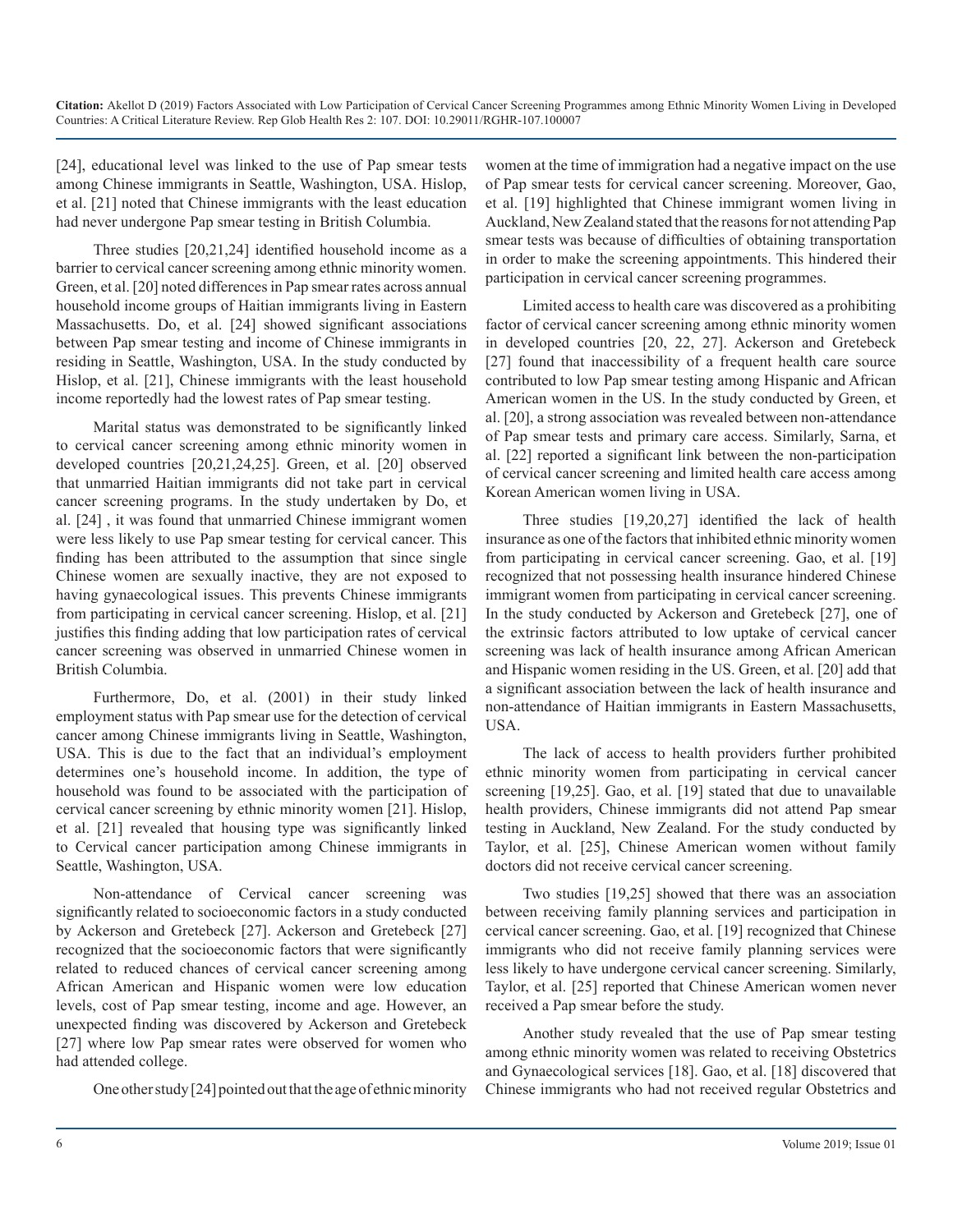Gynaecology services were less likely to participate in cervical cancer screening compared to those who received the service. This factor prohibited Chinese immigrants in New Zealand from attending Cervical cancer screening.

Finally, the place of birth of ethnic minority women inhibited participation in Cervical cancer screening programmes [21]. Hislop, et al. [21] showed an association between place of birth and low attendance of cervical cancer screening among Chinese immigrants in British Columbia.

Behavioural factors prohibiting ethnic minority women from participating in cervical cancer screening are numerous. A review of the behavioural factors retrieved from the included articles in this study is given below.

Sexual inactivity was found to be a hindering factor in the participation of ethnic minority women in developed countries [23,25]. Waller, et al. [23] pointed out that non-white women who were sexually inactive did not see the need to undergo Pap smear testing. Similarly, Taylor, et al. [25] noted that Chinese Americans living in Seattle, Washington admitted that they did not attend cervical screening because they were not sexually active.

In another study, it was discovered that the gender of the Physician determined whether ethnic minority women would take part in cervical cancer screening [20]. Green, et al. [20] found out that Haitian immigrants in Eastern Massachusetts rejected being screened by male physicians. Most of them cited this fact as a reason for not attending cervical cancer screening.

In addition, religion was revealed to be a prohibiting factor in cervical cancer screening among ethnic minority women [24]. Do, et al. [24] stated that the religion that Chinese immigrants ascribed was associated to non-attendance of Pap smear testing in Seattle, Washington.

Into the bargain, low levels of acculturation were identified as a barrier to cervical cancer screening among ethnic minority women living in developed countries [22,27]. Ackerson and Gretebeck [27] observed that low acculturation levels among Hispanic and African American women prevented them from undertaking Pap smear tests since problems in communication were likely to arise during the procedure. In the study conducted by Sarna, et al. [22], it was found that low acculturations were strongly associated with non-participation of cervical cancer screening among Korean Americans residing in Los Angeles, California.

Three studies discovered that having received a recommendation from a friend, relative or health provider determined whether ethnic minority women attended cervical cancer screening or not [18,25,27]. Gao, et al. [18] revealed that Chinese women who did not receive recommendations to obtain a Pap smear test did not participate in cervical cancer screening.

Similarly, Ackerson and Gretebeck [27] found that among African American and Hispanic women who lacked recommendation from health providers, it was highly probable that they would not participate in cervical cancer screening. In the study conducted by Taylor, et al. [25], a strong link was found between not receiving a recommendation from a friend or relative and Cervical cancer non-attendance.

One study reported that English fluency was responsible for non-attendance of Cervical cancer screening among ethnic minority women [21]. Hislop, et al. [21] attributed low attendance of Pap smear testing to language barrier. However, in the study conducted by Do, et al. [24], there was no significant relationship between English fluency and Cervical cancer screening.

A low awareness of cervical cancer and the sites for carrying out Pap smear tests was also substantially associated with poor attendance of screening among ethnic minority women [17,19,26]. Drewry, et al. [17] pinpointed the lack of awareness of cervical cancer screening as an inhibitor of cervical cancer screening among Latina immigrants in Birmingham, Alabama, USA. Similarly, Xiong, et al. [26] attributed low participation of Cervical cancer screening among Asian immigrants to limited awareness about the preventative measure. For the study conducted by Gao, et al. [18], it was found that Chinese immigrant women did not attend screening because they did not know where to go.

Besides, the lack of knowledge about cervical cancer was linked to non-participation of cervical cancer screening among ethnic minority women [17]. Drewry, et al. [17] found out that knowledge deficiencies in cervical cancer and possible preventative measures was significantly associated with the low rates of participation in Pap smear testing among Latina immigrants on Birmingham, Alabama, USA.

It was reported in two studies that limited information about cervical cancer screening was one of the factors inhibiting participation of ethnic minority women [19,22]. Gao, et al. [19] identified that Chinese immigrant women who did not receive a Chinese or English pamphlet about cervical cancer were less likely to attend cervical cancer screening. Sarna, et al. [22] mentioned that the lack of information about recommendations for cervical cancer screening prevented participation of Cervical cancer screening among Korean Americans.

In another study, difficulties in making appointments were related to low cervical cancer screening levels among ethnic minority women [23]. Waller, et al. [23] noted that non-white women living in England did not attend cervical cancer screening because they found difficulties in making appointments for cervical cancer screening.

Lastly, lack of time was associated with poor cervical screening rates among ethnic minority women in developed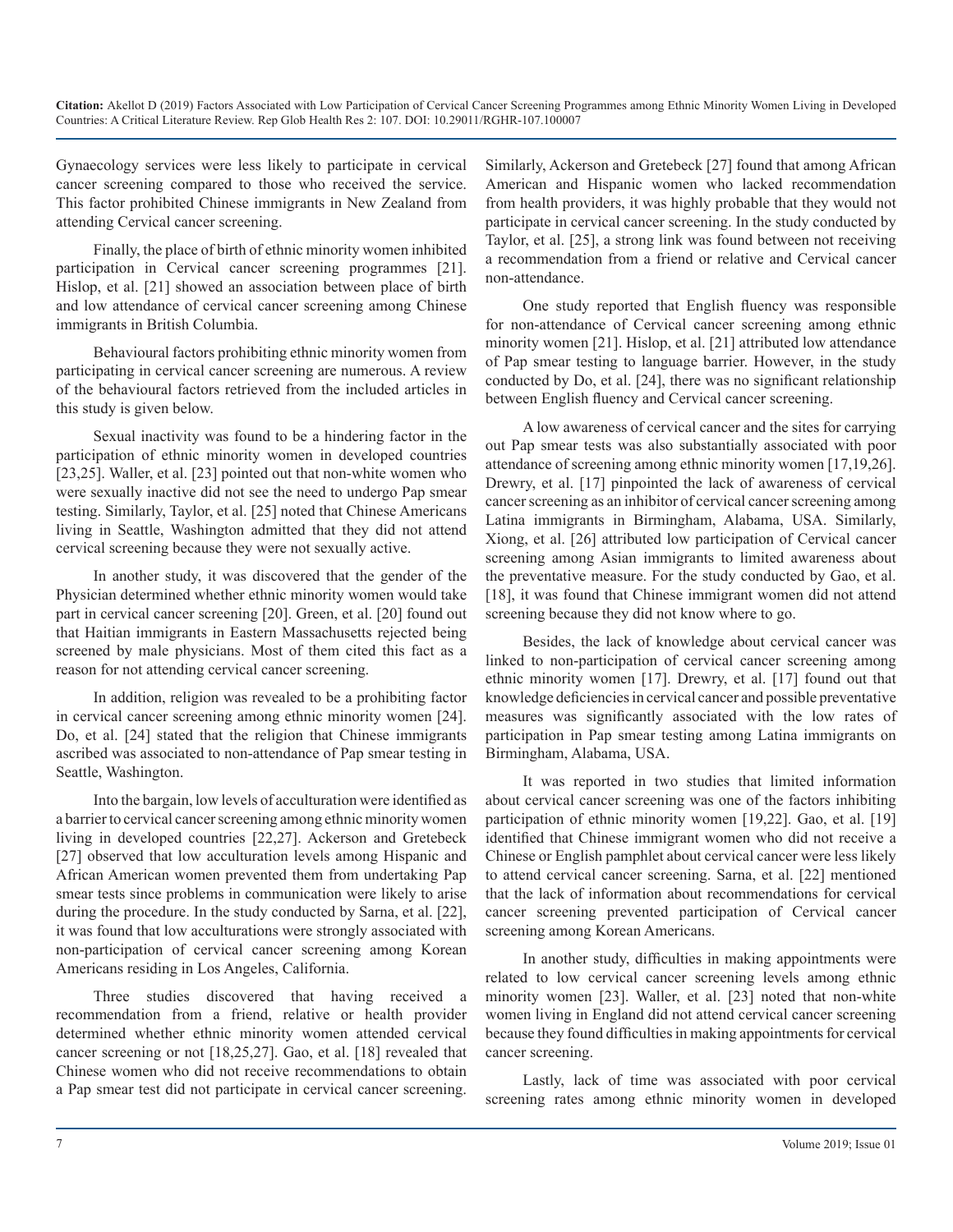countries [16,23,26]. Xiong, et al. [26] highlighted lack of time as an important barrier to cervical cancer screening among Asian immigrants in Canada. Waller, et al. [23] found that a majority of non-white women living in England reported not getting round to undertaking Pap smear tests as the reason to why they had not attended cervical screening in spite of receiving invitations from the National Cancer Screening program. Similarly, Amankwah, et al. [16] discovered that low participation of cervical cancer screening among visible minority women residing in Canada was attributable to having busy work schedules therefore not having the time to attend screening.

#### **Discussion**

In this study, it has been discovered that psychological, demographic and behavioural factors contribute to non-participation of ethnic minority women in cervical cancer screening programmes implemented in developed countries. It is for this reason that there is a high mortality rate caused by cervical cancer among ethnic minority women living in developed countries in spite of the screening programmes put in place to mitigate this problem.

Firstly, several psychological factors were linked to the nonattendance of ethnic minority women in Cervical cancer screening programmes in many developed countries. These include; pain, discomfort, lack of necessity, embarrassment, worry, vulnerability, distrust, modesty issues and other salient beliefs [16,18-19,22- 23,25-26].

Most ethnic minority women assume that undergoing Pap smear testing is a painful and an uncomfortable experience [18,23]. These findings are consistent with those of Miller and Roussi in Lederberg [10] who stated that some of the ethnic minority women perceived that Pap smear tests cause extreme pain. The fear of discomfort, bad outcome and pain have been cited as some of the barriers inhibiting immigrant women from attending cervical cancer screening [7,8,28]. The fear of pain therefore is an important barrier of cervical cancer screening among many ethnic minority women. Discomfort was reported as another barrier that prohibited women from attending cervical cancer screening [18,22]. For particular ethnic minority groups for example Korean Americans, sharing sexual related information was uncomfortable seeing that the prevalent belief among this category of women that matters concerning an individual's reproductive parts should be kept private.

Assumptions of invulnerability to cervical cancer and lack of necessity for screening were underlying beliefs of ethnic minority women who did not attend cervical cancer screening [16,18,26-27]. The lack of necessity has been highlighted as a barrier to cervical cancer screening among immigrant women in another study [8]. Ethnic minority women did not view themselves as being susceptible to contracting cervical cancer [27]. Because ethnic minority women did not perceive themselves as being at risk of catching Cervical cancer, they therefore felt that screening for the disease was unnecessary [16,18,26]. This is in line with the findings of various studies which concluded that many immigrant women had misconceptions about their susceptibility to Human Papillomavirus infections [28-30]. The misjudged beliefs of vulnerability might be attributed to lack of awareness about the risk factors of Cervical cancer.

Modesty issues, embarrassment, distrust and worries of the possible outcomes have been linked to the non-attendance of cervical cancer screening among ethnic minority women residing in developed countries [22-23, 25]. Anxiety or worries about the outcome of Pap smear tests was a hindrance for several ethnic minority women to attend Cervical cancer screening [6,23,25]. For instance, among immigrant Muslim women in Canada, the reference of a positive diagnosis of cervical cancer as a death sentence has prohibited their attendance of screening [6]. Other literature also point out that distrust of the healthcare system among ethnic minority women in developed countries significantly contributes to decreased uptake of cervical cancer screening [8]. Other studies [7,28] report embarrassment as one of the inhibitors to cervical cancer screening among ethnic minority women residing in some developed countries.

Modesty issues prevented specific groups of ethnic minority women from participating in cervical cancer screening [22]. These factors could be possible reasons for the development of the feeling of embarrassment that is related to taking part in Cervical cancer screening [10]. These findings agree with the association of embarrassment with cervical cancer screening utilization among ethnic minority women which was identified by Miller and Roussi in Lederberg [10]. Similarly, distrust of the test was raised by several immigrant women as a barrier to cervical cancer screening. However, Miller and Roussi in Lederberg [10] noted that some of the ethnic minority women lacked trust in the governments advocating for cervical cancer screening. There is need for further research to decide which of the two claims is true.

Secondly, a number of demographic factors have been linked to non-attendance of cervical cancer screening by ethnic minority women. These factors are; age; education level; marital status; duration of residence; lack of income; employment status; household type; age at immigration; transportation difficulties; lack of access to health care; Unavailability of health providers; lack of family planning services; lack of Obstetrics and Gynecological services; place of birth and lack of health insurance [20-22,24-27].

The findings of educational level, lack of income, lack of health insurance and lack of access to health care correspond to the connections made between these factors and the low uptake of cervical cancer screening among ethnic minority women in Miller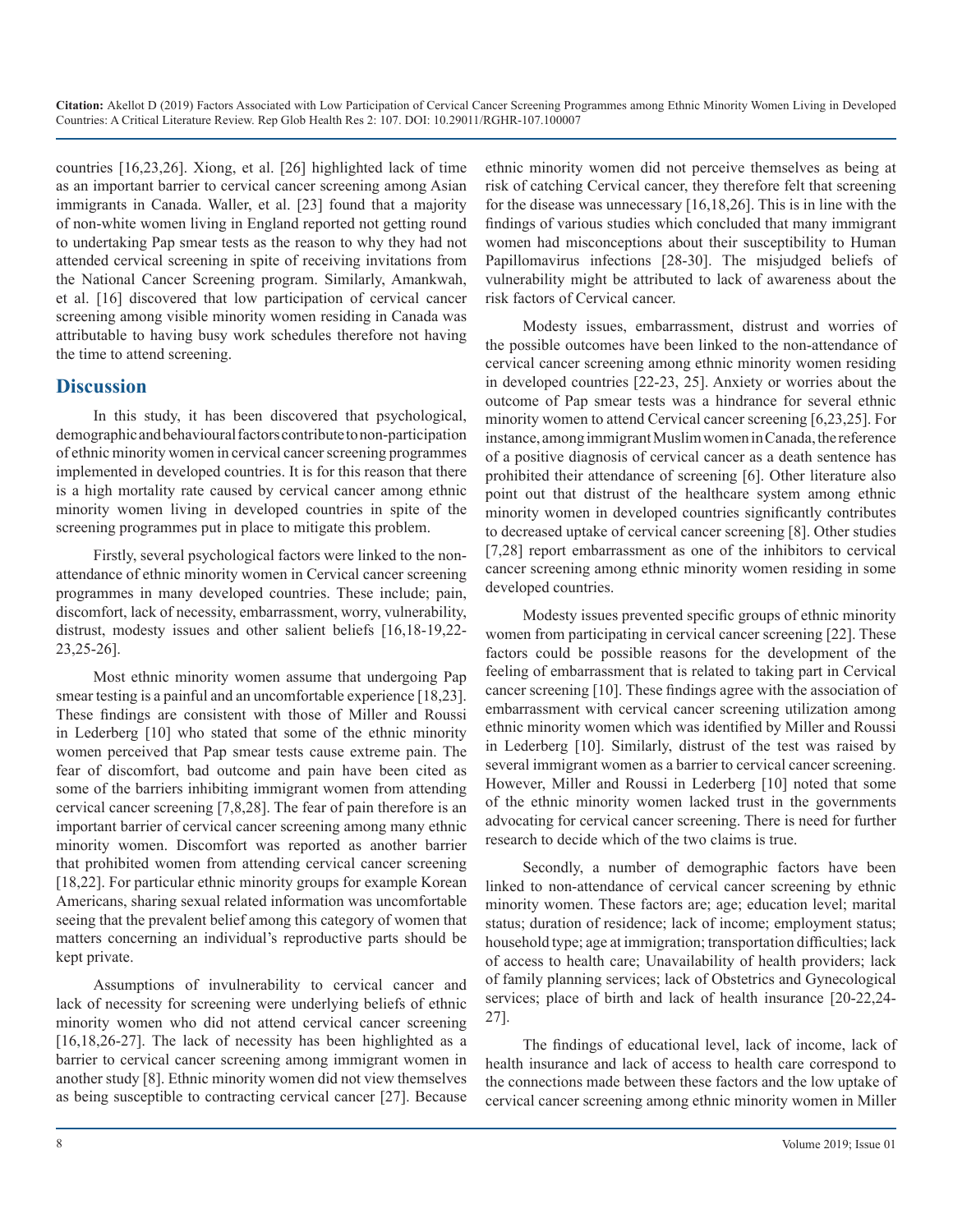and Roussi in Lederberg [10] and Ferdous, et al. [7]. Additionally, it is important to note that those factors such as; lack of family planning and Obstetrics and Gynecological services; unavailability of health providers, lack of health care, transportation difficulties; and household type might be attributed to lack of income. Household income is in turn associated with employment status of ethnic minority women residing in developed countries.

Age at immigration and duration of residence in developed countries may be linked together. Lofters, et al. [9] noted that not being the age of 36 - 49 inhibited immigrant women from attending cervical cancer screening. Age, place of birth, marital status and education level were found to independently affect the cervical cancer screening rates among ethnic minority women living in developed countries. There is need for more research to assess the interconnections between demographic factors hindering ethnic minority women from participating in Cervical cancer screening.

Thirdly, varying behavioural factors were found to be negatively linked to participation of ethnic minority women in developed countries. These factors include; sexual activity; language barrier; lack of awareness, lack of knowledge; limited information; appointment difficulties; gender of physician; religion; recommendation; lack of time; and low acculturation levels [16-17,19,21,22,25-27]. These findings are comparable to those mentioned in other studies [6-8,28].

Limited availability of information about Cervical cancer led to the lack of awareness and knowledge of preventative measures among ethnic minority women. This in turn affected their Pap smear tests. The view that lack of awareness about Cervical cancer among ethnic minority women is supported by Gelman, et al. [15] who discovered that ethnic minority women did not know about HPV infections and the predisposing risk factors. In two other studies [10,30], ignorance about cervical cancer was an issue raised by majority of immigrant women who did not undertake cervical screening. This claim further supports the results of this literature review.

Appointment difficulties, sexual inactivity, gender of physician, religion, recommendation, lack of time, and low acculturation levels were found to be independently associated with poor cervical cancer screening rates among ethnic minority women in developing countries. Three studies [6,9,28] also identified having a male physician as an important barrier for immigrant women in attending cervical cancer screening. Miller and Roussi in Lederberg [10] pointed out that reduced acculturation levels among new immigrant women played a tremendous role in hindering ethnic minority women from attending cervical cancer screening. Moreover, because some of the ethnic minority women were of the view that since they were not sexually active, they were not exposed to the risk of catching cervical cancer, immigrant women did not perceive the need to receive Pap smear tests [30].

These opinions were in line with the findings of this study.

The findings of this critical literature view stipulate that psychological, demographic and behavioural factors influence the participation of Cervical cancer screening programmes among ethnic minority women living in developed countries. Nothing can be done to alter most of the demographic factors prohibiting ethnic minority women from being screened for Cervical cancer. However, by dealing with both psychological and behavioural factors, it is possible to increase the attendance of ethnic minority women in Cervical cancer screening programs organized by governments in developed countries. There is a necessity to adapt -interventions tackling Cervical cancer to the needs of ethnic minority women in order to increase participation in the screening of Cervical cancer.

Health professionals have a chance to shape the beliefs of immigrant women through providing assurance that the misconceptions held by this group of women are not true. This can be achieved via having regular interactions between Health professionals and ethnic minority women. Additionally, public health workers have a mandate to inform ethnic minority women about Cervical cancer and possible preventive measures. This can be achieved by disseminating information about Cervical cancer screening using different media forums such as television commercials and newspapers. This should be performed with the aim of creating awareness about Cervical cancer screening and its benefits to immigrant women.

The results of this study can be used as a basis to develop tailor made interventions aimed to increase participation of Cervical cancer screening among ethnic minority women residing in developed countries. These findings contribute to the knowledge that specific factors affect attendance of Cervical cancer screening among ethnic minority women around the world. The results can therefore be used to provide evidence for the basis of planning public health programs that tackle the global burden of Cervical cancer.

These results throw more light on the issues affecting the health of many ethnic minority women around the world. This study has revealed several health inequalities experienced by immigrant women in developed countries. The results of this literature review provide evidence to drive policy change and decision making towards the improvement of health care for immigrant women in developed countries. Specific interventions adapted to the needs of ethnic minority women will be developed for this population. These interventions will in turn reduce the incidence and mortality of Cervical cancer among ethnic minority women. For families, the cost of treatment of Cervical cancer will be removed while immigrant women will have improved quality of life. For governments running developed countries, a reduction of the overall burden of Cervical cancer will be achieved.